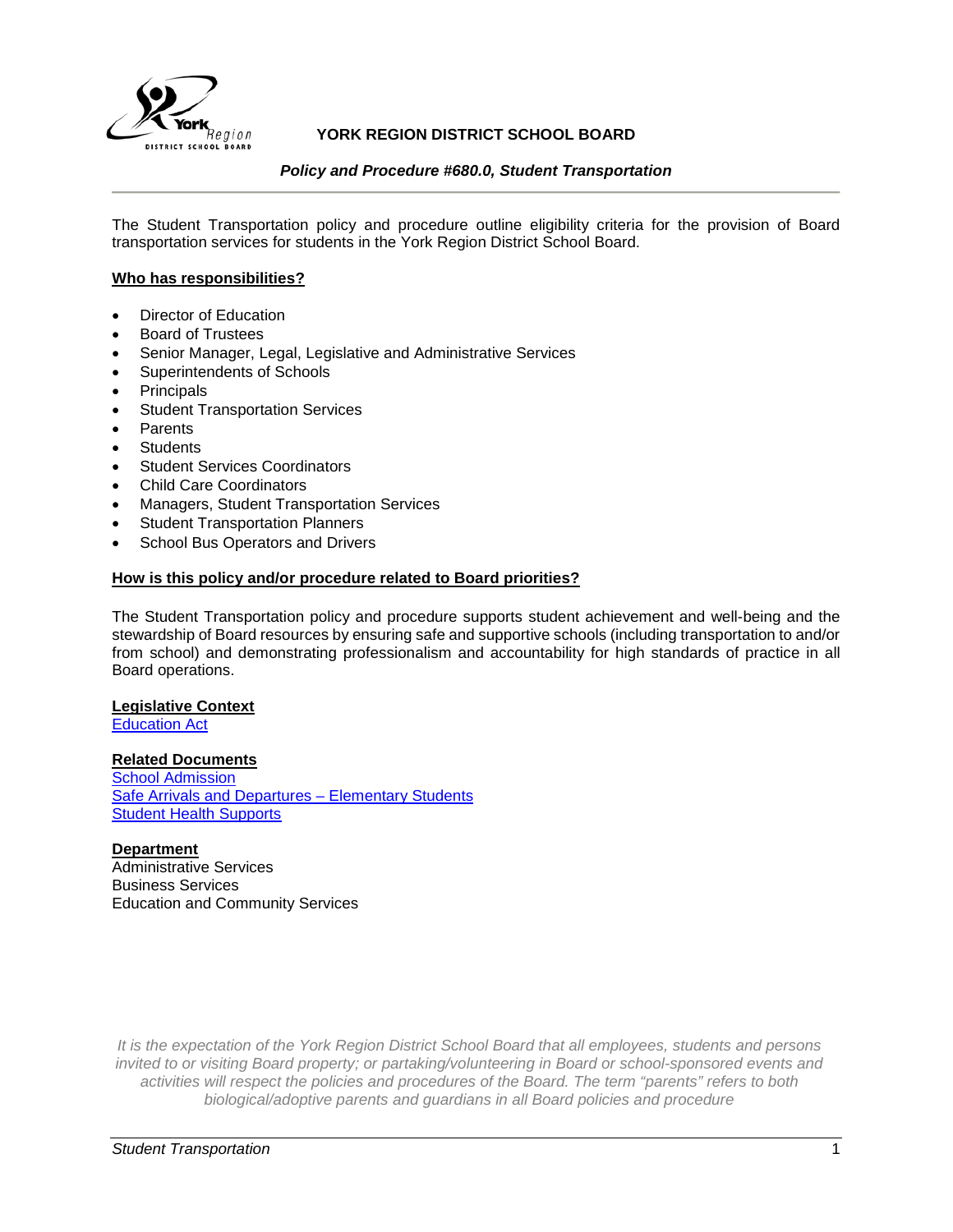

# **Board Policy #680.0 Student Transportation**

## **Policy Statement**

The York Region District School Board recognizes that transportation to and/or from school is a shared responsibility between the Board, students and parent(s)/guardian(s). Under the [Education Act,](https://www.ontario.ca/laws/statute/90e02) school boards may provide transportation service to and/or from school. The Board endeavours to provide service through funding grants provided by the Ministry of Education for this purpose.

## **Application**

Eligibility for transportation to and/or from a student's designated community school is based on the following.

## *Transportation Zones*

An area eligible for school vehicle transportation based upon distances designated by the Board.

- Junior Kindergarten to Grade 3 a child who lives more than 1.2 kilometres from the school is eligible for Board-provided transportation;
- Grade 4 to Grade 8 a child who lives more than 1.6 kilometres from the school is eligible for Boardprovided transportation; and
- Grades 9 to 12 a secondary student living more than 3.2 kilometres from the nearest secondary school in an area not served by public transit is eligible for Board-provided transportation**.**

A secondary school student served by public transit is **not** eligible for Board-provided transportation.

Measurements to establish eligibility, in accordance with transportation zones are completed by Student Transportation Services and are taken from the edge of a student's residence to the closest access to the school property. Measurements are taken along pedestrian routes within a municipality and use roadways, municipal walkways and parks.

In circumstances where students are deemed to be ineligible to receive Board-provisioned transportation as outlined above, it is the responsibility of parent(s)/guardian(s) and/or student to determine and provide the most appropriate and safe means of arrival to and/or departure from school.

# **Responsibilities**

*The Board of Trustees is responsible for:*

- establishing Board policy that governs student transportation;
- ensuring trustee representation on the Joint Board Consortium;
- forwarding operational matters related to student transportation, including, but not limited to, eligibility, safety concerns and service issues to the local supervisory officer of education;
- understanding that the provision of transportation services is considered annually as part of the Board Budget approval process;
- reviewing the Student Transportation policy in accordance with the priorities in the [Multi-Year Plan](http://www.yrdsb.ca/AboutUs/BoardPlans/Pages/default.aspx) and the approved policy review cycle; and
- understanding and communicating with members of the community about the Student Transportation policy, where applicable.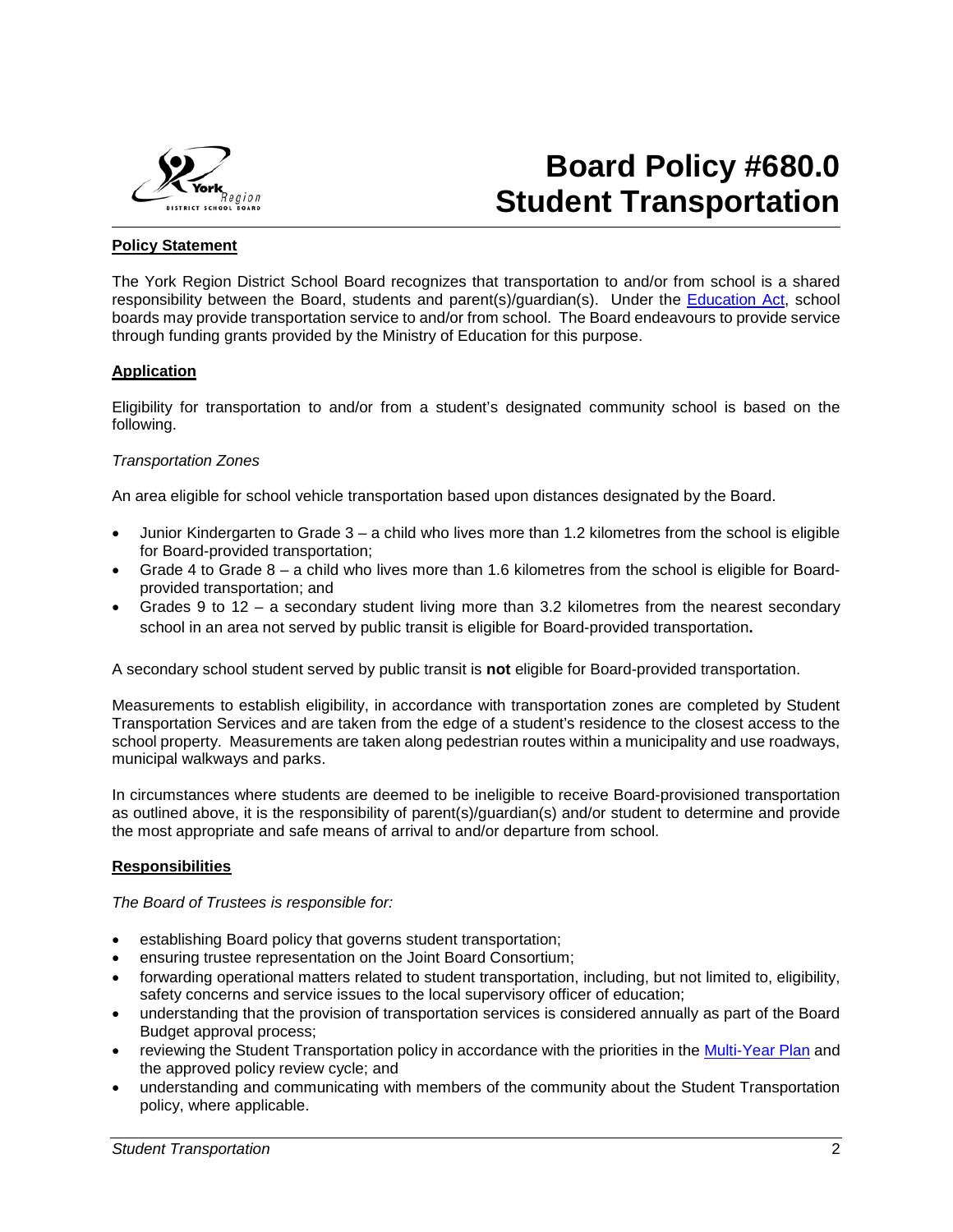## *The Director of Education is responsible for:*

implementing and operationalizing the Student Transportation policy.

## **Definitions**

## *Community School*

The school to which a student is assigned by the Board to attend for regular programming (English track) based on the student's home address. Transportation zones apply.

## *School Bus Stops*

Centralized designated locations for the pick-up and drop-off of students. The factors to determine school bus stops are student safety, bus route efficiency and economy.

## *Eligible Students*

Students who live within the approved transportation zone for their community school or are attending an optional program for which the Board of Trustees has approved transportation.

## *Exceptional Students*

For transportation purposes, exceptional students are those students deemed to require transportation by Student Services, as part of their Identification, Placement and Review Committee (IPRC). Exceptional students receive transportation to a placement in a special education program determined by the IPRC in accordance with Board policies.

## *Optional Program*

A program which students may choose to attend. An optional program is not Ministry-mandated, but offered by the Board and may or may not be located at the student's community school.

Students attending optional programs do **not** receive transportation unless approved by the Board of Trustees or if the program is located at a student's community school. In all cases, transportation zones apply. Transportation to optional programs is reviewed on an annual basis as part of the Board's Budget process.

## *French Immersion*

An optional program for which the Board of Trustees has approved transportation as follows:

- elementary students who live within the transportation zone of the French Immersion program servicing their community school; and
- secondary students who are not considered transit served and who live within the transportation zone as determined by Student Transportation Services.

# *Public Transportation*

Municipal/regional transit service (YRT/VIVA/Go Transit/TTC).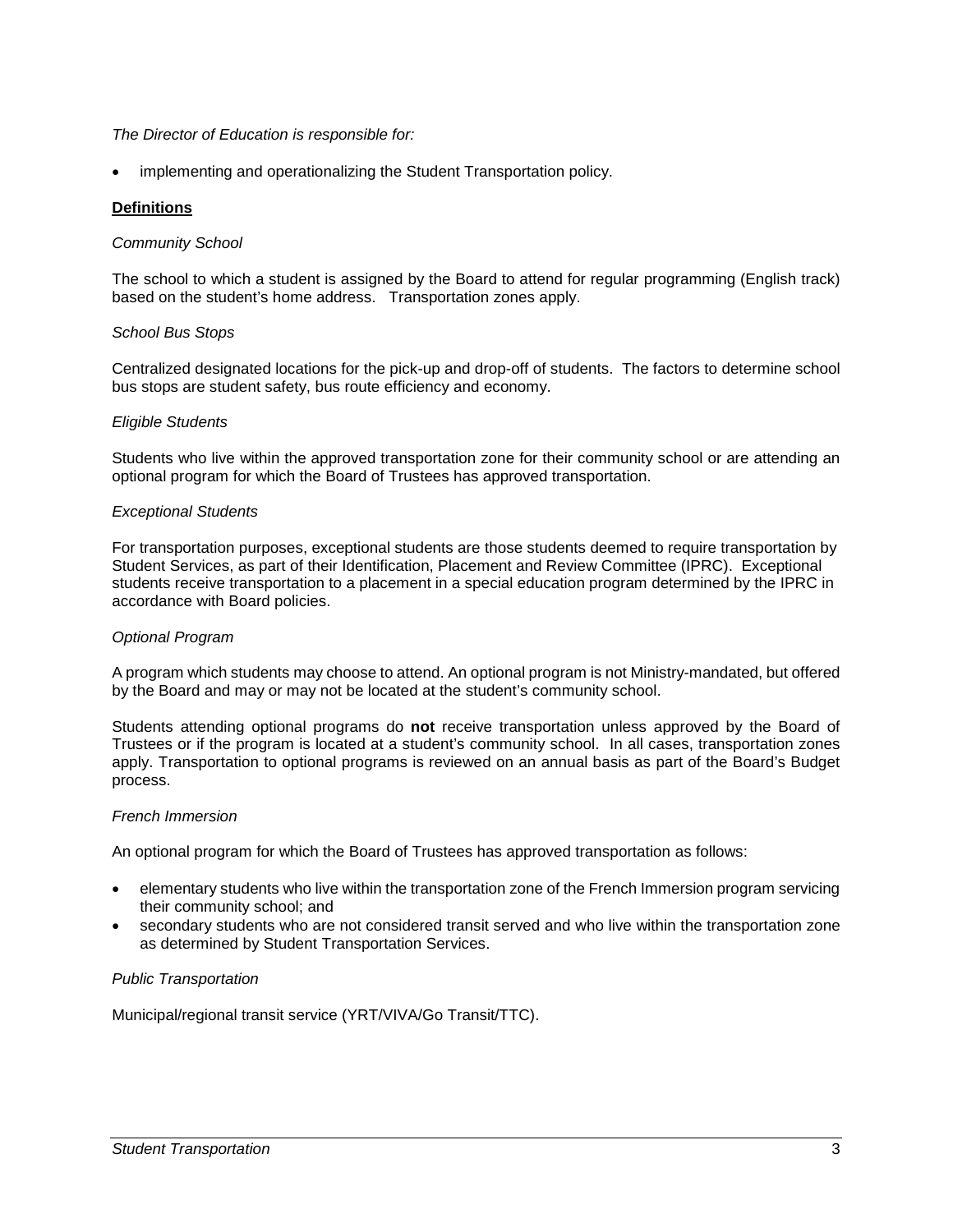## *Ride Time*

The time a student spends on a bus from the school bus stop. The walking time to and from the school bus stop is not included.

Ride times on public or Board-provided transportation exceeding approximately 60 minutes would be considered exceptional circumstances.

## *Transit Served Student*

A pupil of the Board who has access to public transit to travel to and/or from school and unless under exceptional circumstances:

- lives within 1.2 kilometres from a public transit stop as measured by Student Transportation Services;
- regularly spends 75 minutes or less traveling to or from school; and
- requires no more than three vehicle transfers traveling to or from school.

## *Student Transportation Services (STS)*

A joint venture between the Catholic and public school boards in York Region. The mandate of STS is to provide safe, efficient and reliable transportation for all eligible students.

### *Student Transfers*

Students who attend a school outside of their community school are considered student transfers and are **not** eligible for transportation. Policy and procedure #108.0, [Student Accommodation –](http://www.yrdsb.ca/boarddocs/Documents/PP-studentaccommodationattendanceareas-108.pdf) Attendance Areas [and Student Transfers,](http://www.yrdsb.ca/boarddocs/Documents/PP-studentaccommodationattendanceareas-108.pdf) addresses student transfers.

## *Transportation*

In most instances, transportation refers to home to school busing provided by STS. Transportation is provided for students who live within the grade appropriate transportation zone for their community school attendance area or an optional program to which the Board of Trustees has approved transportation. While a student's home or caregiver's address may be used to determine bus eligibility, either address must be:

- used consistently;
- within the school boundary; and
- within the transportation zone.

## *Walking Distances to School Bus Stops*

For community schools, walking distances to school bus stops shall not exceed 400 metres for elementary students and 600 metres for secondary students. Walking distances are measured by Student Transportation Services using the most direct walking route (which may include pathways) from the edge of a student's residence to the closest school bus stop.

## **History**

Approved 1992 Revised 1998, 2006, 2011 Working Document: December 2017, July 2018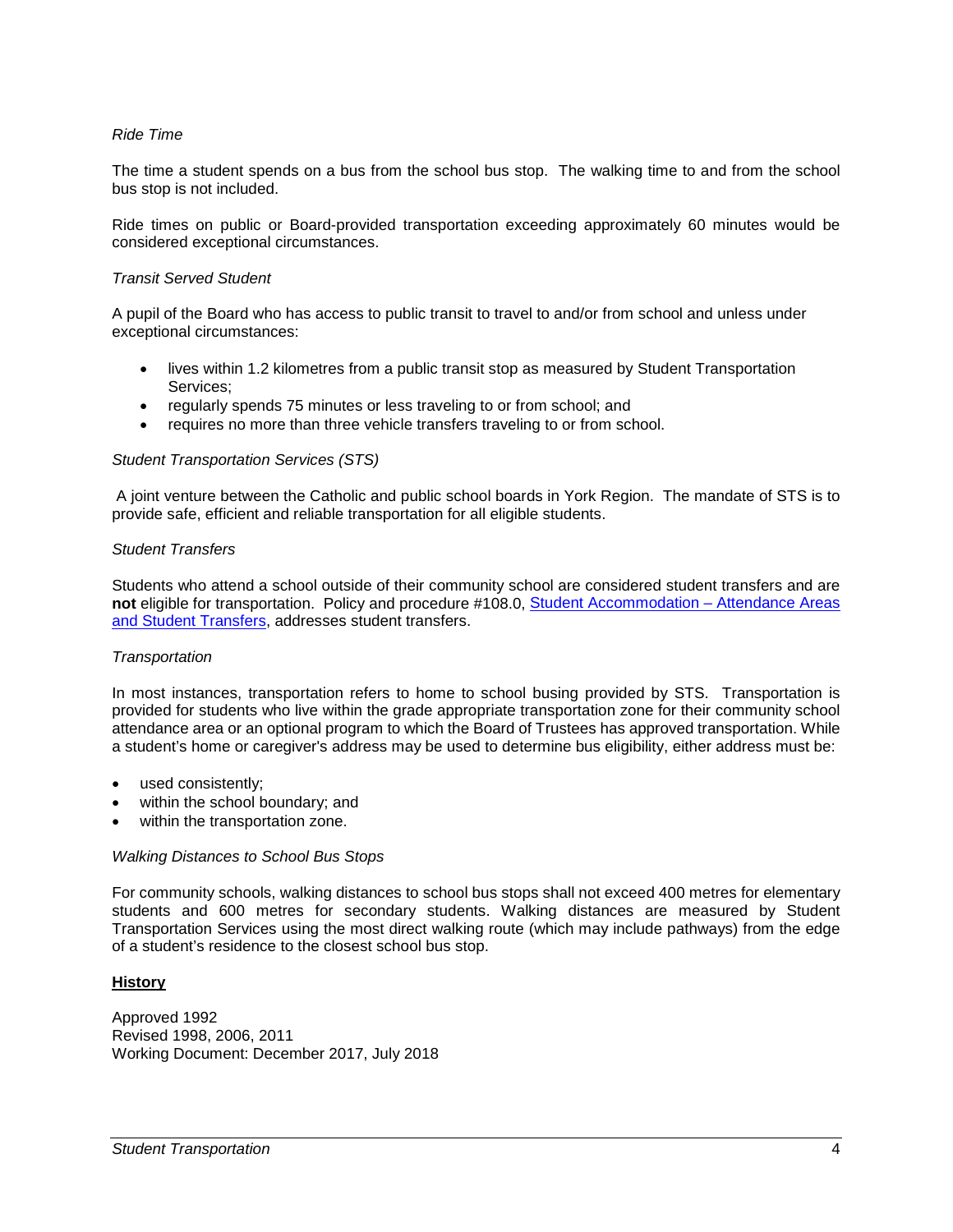

# **Board Procedure #680.0 Student Transportation**

This procedure outlines how the York Region District School Board, staff members, and Student Transportation Services (STS) provide transportation services to eligible York Region District School Board students.

# **Responsibilities**

## *The Director of Education shall:*

• allocate staff and resources to support the Student Transportation procedure.

*The Senior Manager, Legal, Legislative and Administrative Services shall:*

- support Student Transportation Services in conjunction with the York Catholic District School Board;
- facilitate communication between trustees, superintendents, principals and Student Transportation Services;
- make decisions about temporary transportation as required; and
- ensure appropriate decisions are made with respect to new and/or emerging transportation issues.

## *Superintendents of Education shall:*

- recommend temporary transportation to the Senior Manager, Legal, Legislative and Administrative Services;
- respond to concerns raised by trustees and parent/community members about safety, and consistently apply the transportation policy and procedure; and
- communicate between and among trustees, Student Transportation Services, principals and the community.

## *Principals shall:*

- ensure that the student registration system has current student data;
- confirm transportation eligibility as provided by the Manager of Student Transportation Services (STS);
- contact the bus vendors and the student transportation planner early in the school year to arrange a meeting with bus drivers to review the responsibilities of drivers;
- identify to STS, any students with known health conditions that may require special consideration affecting transportation**,** and as deemed necessary, supply a medical plan as defined by Policy #662.0, [Student Health Supports](https://bww.yrdsb.ca/boarddocs/Documents/PP-healthsupport-662.pdf#Policy) and related procedures;
- provide each student eligible for transportation with information related to appropriate student conduct while on the school bus;
- dealing with all problems of student discipline on Board-provided transportation services;
- provide parents with information regarding child care centres that are within walking distance to the school or to which STS will provide transportation;
- ensure all students and parent(s)/guardian(s) are aware that every student is responsible to the principal of the school for his or her conduct while traveling on the school bus;
- validate eligible riders when requested by Student Transportation Services;
- apply disciplinary action in accordance with Board policies and procedures and the school's Code of Conduct in matters that occur on Board provided transportation;
- refer requests for temporary transportation to the superintendent of schools;
- communicate with bus drivers about which students have been approved for temporary transportation;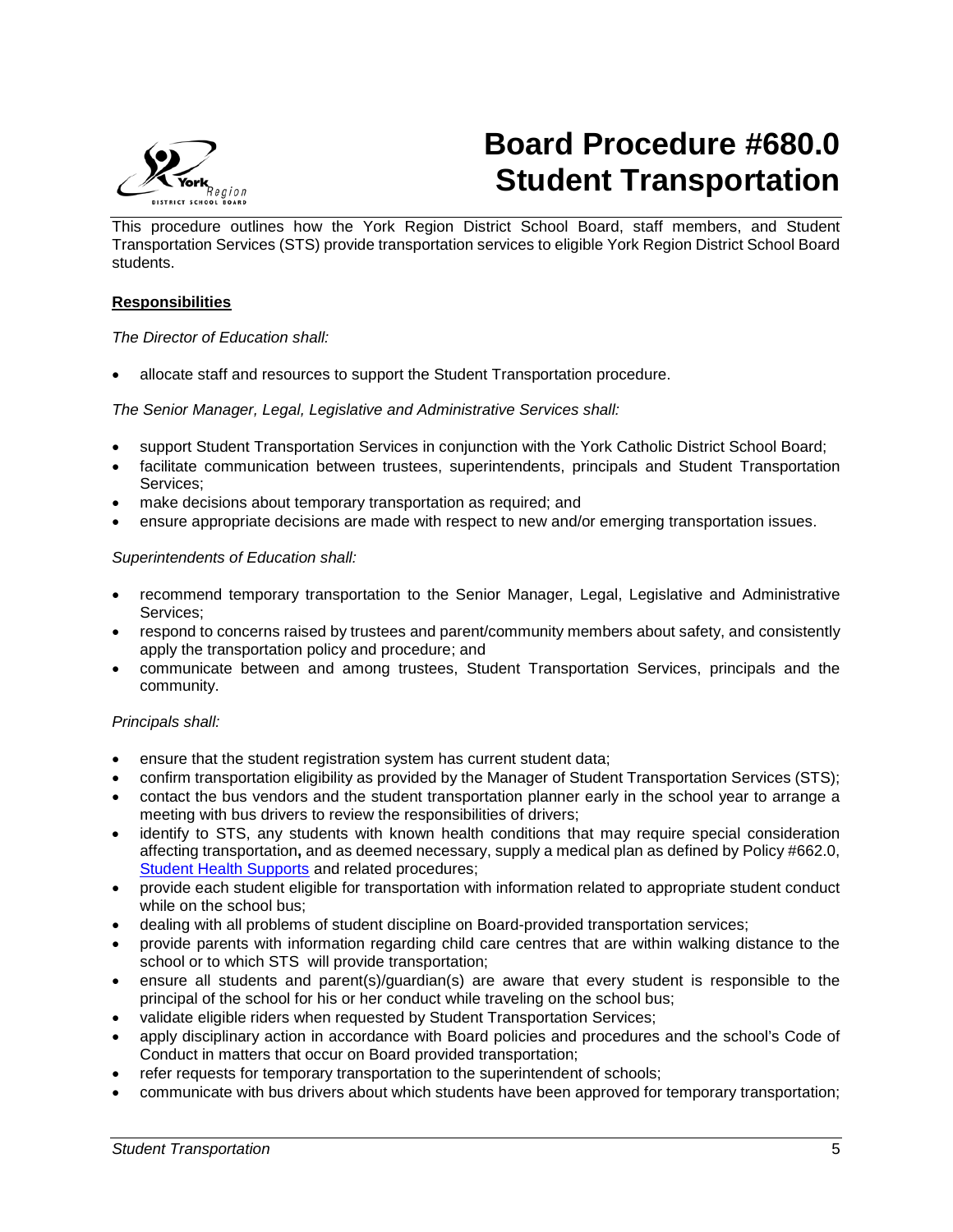- establish a process for the approval of alternate bus stops when in compelling circumstances a request is made for a student to embark or disembark the bus at an established stop other than the one to which the student is assigned;
- notify STS if there are concerns regarding a school bus driver;
- consistently communicate the policy and procedure to students, parents and the community;
- manage daily school-related operational issues and reporting any concerns to Student Transportation Services; and
- communicate that transporting students to and/or from field trips and extra-curricular activities is the responsibility of the student and parent and not Student Transportation Services.

# *Student Services Coordinators shall:*

- request transportation for exceptional students, as required;
- forward to STS the required transportation forms, safety plans and emergency medical plans which outline specific transportation needs of each eligible student;
- forward to STS a detailed request for transportation for students attending facilities other than York Region public schools; and
- ensure that the responsibilities for school staff members and parents/guardians are clear with respect to securing and releasing restraints when required for the safety of students with special needs, as bus drivers are not responsible for securing and releasing restraints.

## *The Child Care Coordinator shall:*

• provide the principal with current information regarding child care centres that are within the schools non-transportation zone or to which Student Transportation Services will provide transportation.

## *The Manager of Student Transportation Services shall:*

- identify students eligible to receive transportation;
- establish and communicate processes for rider validation on school buses;
- ensure that students in Grades JK to 8 do not spend more than 45 minutes travelling in a school bus to or from school, and shall not schedule any pick-up more than 60 minutes prior to school start time (unless under exceptional circumstances);
- ensure that students in Grades 9 12 do not spend more than 60 minutes travelling in a vehicle to or from school, and shall not schedule any pick-up more than 75 minutes prior to school start time (unless under exceptional circumstances);
- approve, on recommendation of the principal, requests for transportation for students with dependent children provided that a child care program stop does not delay unreasonably or necessitate re-routing a bus;
- cancel Board-provisioned transportation region-wide in circumstances of inclement weather when road or weather conditions make it impossible to operate a school bus or taxi safely; and
- notify the media regarding the cancellation of Board-provisioned transportation on inclement weather days and ensure notification is posted on the Student Transportation Services website.

## *Student Transportation Services (STS) is responsible for:*

- the provision of transportation services for all students deemed to be eligible;
- providing safe, efficient and reliable transportation for students;
- establishing and managing bus routes;
- resolving school bus service or safety concerns; and
- ensuring the seating capacity of a school vehicle is limited to the manufacturer's rating.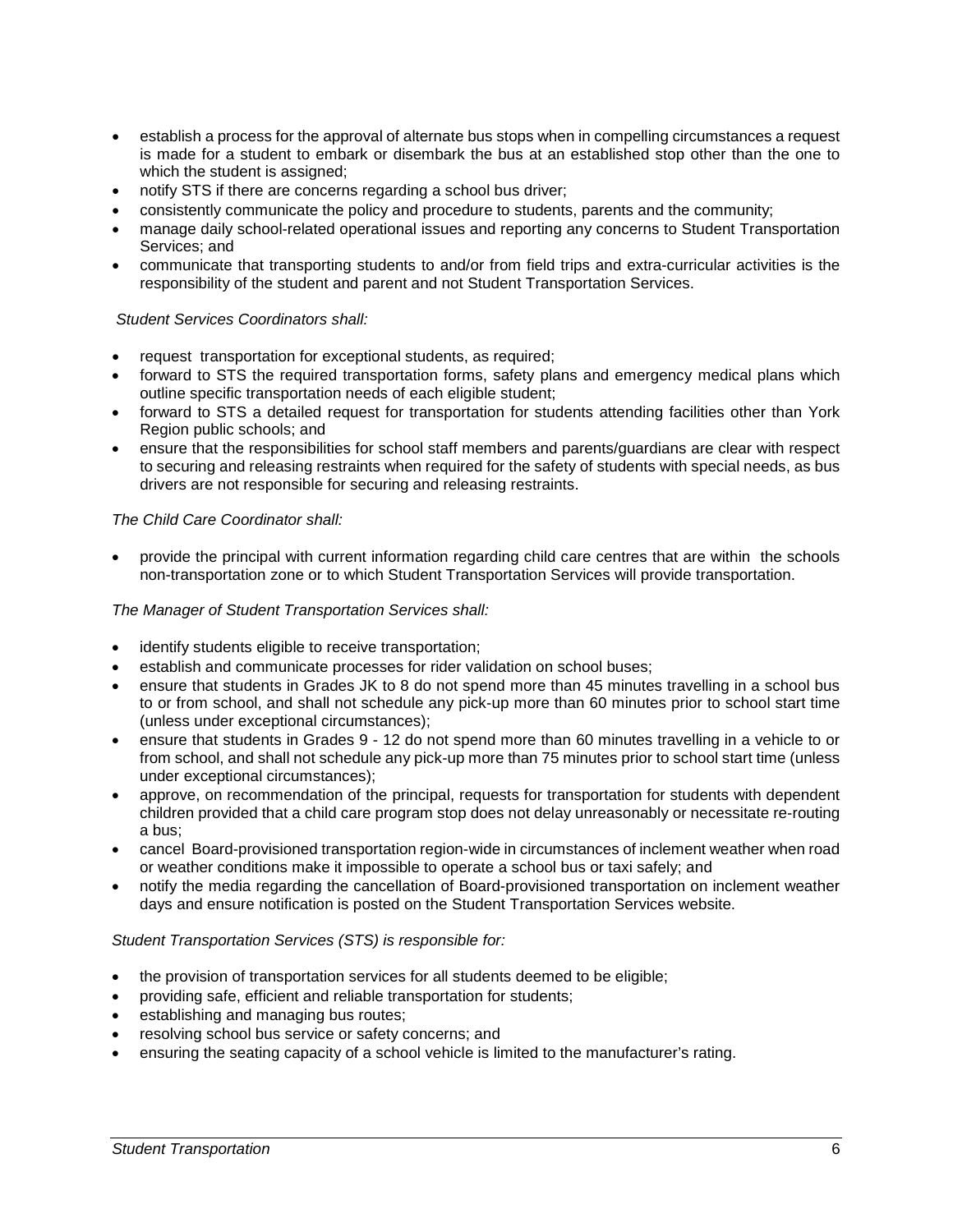# *Student Transportation Planners shall:*

- establish bus routes and school bus stops to provide home to school transportation for students; and
- inform schools, parents/guardians, students, and bus operators of the bus route schedules and bus stop locations.

# *School bus vendors shall:*

- employ drivers properly licensed to drive school buses;
- ensure bus drivers participate in meetings with principals to review the responsibilities of the driver of a school bus;
- where a school bus is involved in an accident, or where a child is injured while boarding the bus, while on the bus, or when leaving the bus, promptly notify the principal and Student Transportation Services and provide them with a written report on the accident; and
- advise the Manager of Student Transportation Services prior to 5:30 a.m. if road or weather conditions make it impossible to operate a bus safely.

# *School bus drivers shall:*

- adhere to the schedule established for the route and advise the operator when it has not been possible to keep within that schedule;
- meet with the school principal as requested to review the responsibilities of drivers;
- at all times be aware that they are is primarily responsible to the school bus operator and that, within the limits of authority delegated to them by the operator, they're is responsible to the principal;
- recognize that age-appropriate arrangements will be made by parent(s)/guardian(s) with regard to the drop-off and pick-up of their child(ren) at school bus stops;
- be responsible to the principal for maintaining proper student conduct on a school bus at all times;
- report promptly to the school principal problems of student discipline on the bus;
- determine appropriate action(s), in consultation with the principal, operator and/or Manager of Student Transportation Services, if a disciplinary issue arises.
- report to the principal concerns about the eligibility of riders on the school bus;
- ensure that all students:
	- are seated while on the bus, and
	- have exited by the end of the bus route;
- report to the school bus operator if the number of students exceeds the specified capacity of the bus;
- not restrict pick-ups or drop-offs unless directed by the principal or STS;
- let students disembark the bus only when the situation is considered safe and then is responsible for signaling the student to cross the road where applicable;
- if conditions at the school bus stop appear to the driver to be unsafe or unusual, return the child to the school under the principal's care;
- where a school bus is involved in an accident, or where a child is injured while boarding the bus, while on the bus, or when leaving the bus, promptly notify the school bus operator;
- if an incident occurs on the way to school, transport the student to school and report the incident to the principal and operator immediately; and
- if an incident occurs on the way home from school, provide transportation to school the next school day for the student(s) involved unless given direction by the principal, operator or STS not to do so.

## *Students with dependent children shall:*

• if transportation is approved by STS, provide an appropriate child seat if necessary for their child.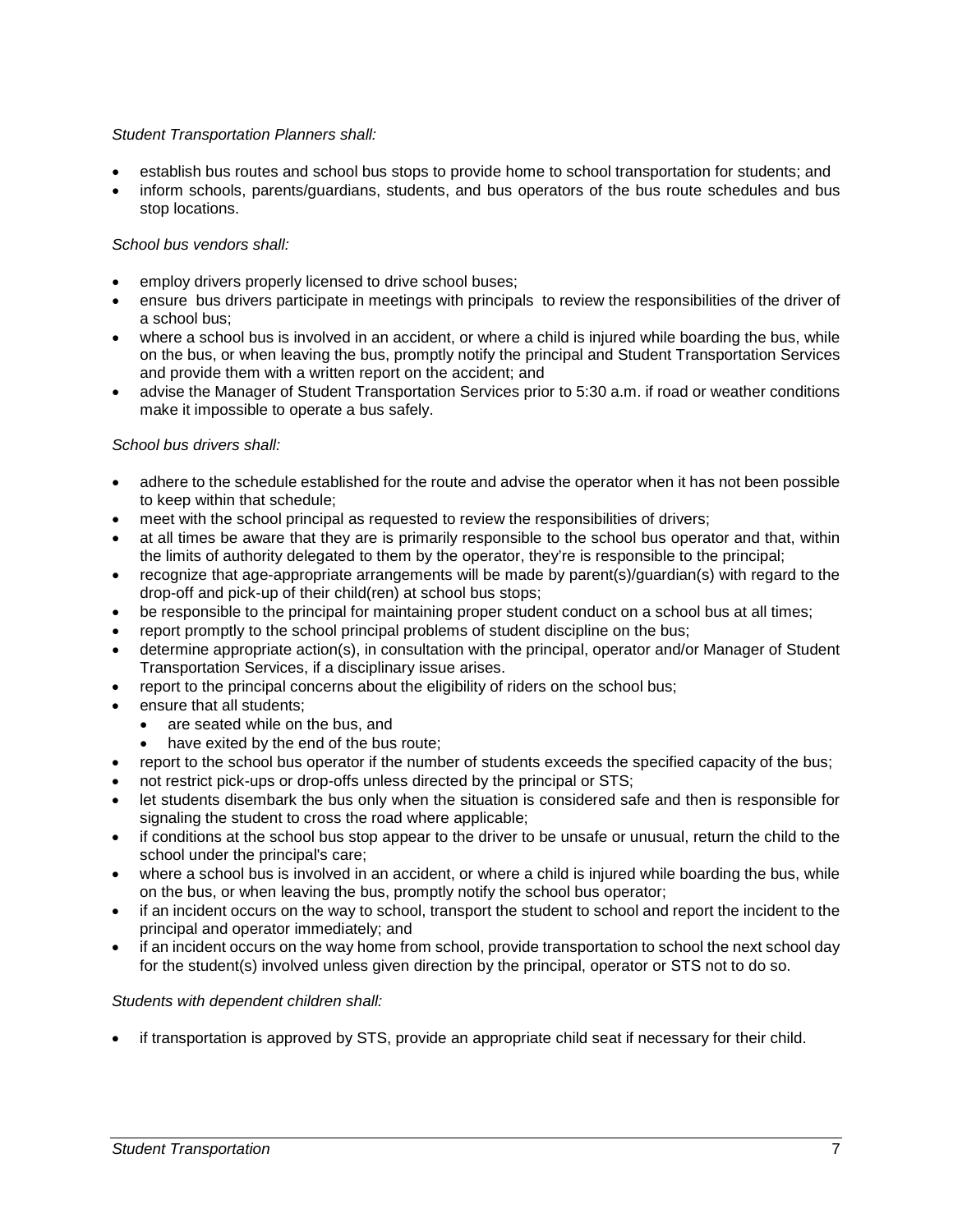## *Students are responsible for:*

- appropriate behaviour while riding the school bus in accordance with Board policies and procedures and their school's Code of Conduct; and
- riding a school bus only when eligible under the Board policy or when temporary service has been approved.

# *Parents shall:*

- adhere to the Safe Arrivals and Departures policy and procedure;
- refer to Board Policy and Procedure #108, Student Accommodation [Attendance Areas and Student](http://www.yrdsb.ca/boarddocs/Documents/PP-studentaccommodationattendanceareas-108.pdf)  [Transfers](http://www.yrdsb.ca/boarddocs/Documents/PP-studentaccommodationattendanceareas-108.pdf) in the following situations;
	- if they wish to have their child attend an optional program offered in a school other than their community school,
	- if they wish to transfer their child to another special education program other than the one offered;
	- if their child is directed by the Board to attend a school other than their community school,
	- when a school boundary has been changed, and
	- when a new school opens.
- understand and adhere to eligibility requirements as outlined in the Student Transportation policy;
- take responsibility for ensuring safe, age-appropriate methods of travel to and/or from school if their child(ren) is not eligible for Board-provisioned transportation;
- ensure their child(ren) arrive at the school bus stop on time for pick up;
- ensure that:
	- their child(ren) are escorted to, or met by, a responsible party at school bus stops, or
	- other age-appropriate arrangements are made for their child(ren) after departing the bus, including, but not limited to, walking home on their own;
- take responsibility for ensuring safe, age-appropriate methods of travel to and/or from school if their child(ren) who, by choice, attend a school other than their community school unless attending a transportation approved optional program;
- ensure the safety, and responsible behaviour of their child(ren) prior to pick-up and following drop-off at the end of the school day; and
- ensure their child(ren) is dropped off and picked up for extra-curricular activities, field trips and/or extended student travel.

# **Definitions**

# *Child Care Transportation*

Transportation is provided to before and after care providers identified by the child care coordinator, consistent with the transportation policy. Where changes to transportation arrangements to child care facilities are deemed necessary they will be effective at the start of the subsequent school year.

# *Temporary Transportation*

Short-term service to transport students to and/or from school.

Approval of temporary transportation may only be granted by the Senior Manager, Legal, Legislative and Administrative Services in consultation with superintendents and any other appropriate staff members. Decisions will be made based on the following criteria:

- requests will be made in writing by the parent to the superintendent of education;
- the maximum length of approval is for the duration of the current school year or less;
- a cost analysis will be performed by Student Transportation Services;